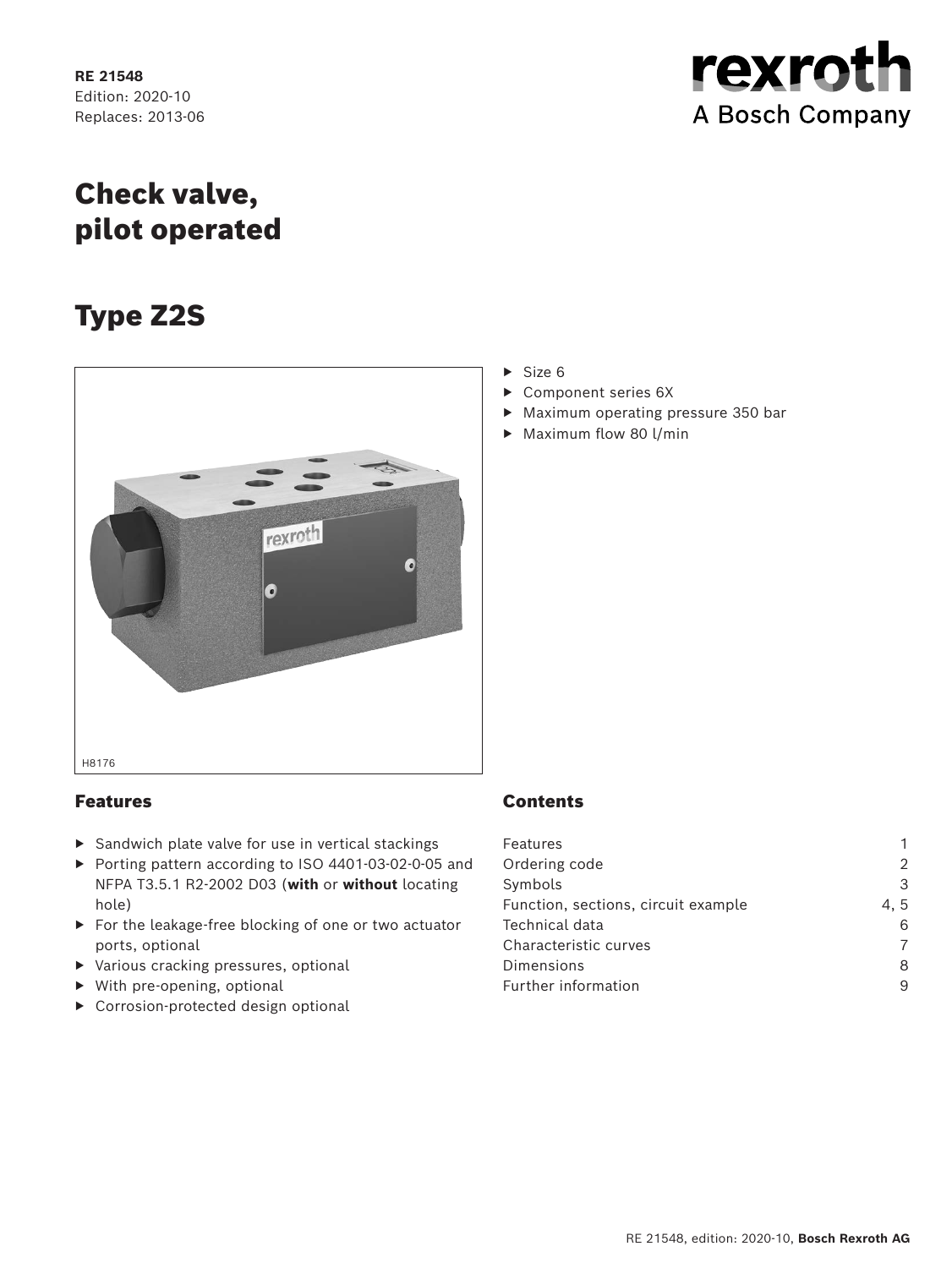# <span id="page-1-0"></span>Ordering code

|  |  | - | $ 6X $ / $ $ |    |     |     |    |  |
|--|--|---|--------------|----|-----|-----|----|--|
|  |  |   |              | በፍ | 07. | O8. | റാ |  |

| $\cup$ 1 | , check '<br>, sandwich plate design<br>valve. | 70c<br>445 |
|----------|------------------------------------------------|------------|
|          |                                                |            |
| ◡∠       | OILE                                           |            |

#### **Leakage-free blocking**

| 03 | In channel A and B | - |
|----|--------------------|---|
|    | In channel A       |   |
|    | ก channel B        |   |

#### **Cracking pressure**

| 04 | 1.5 bar                                                                               |    |
|----|---------------------------------------------------------------------------------------|----|
|    | 3 bar                                                                                 |    |
|    | 6 bar                                                                                 |    |
|    | 10 bar                                                                                |    |
|    |                                                                                       |    |
|    | 05 Component series 60  69 (60  69: unchanged installation and connection dimensions) | 6X |

#### **Seal material** (observe compatibility of seals with hydraulic fluid used, see page 6)

| 06 | <b>NBR</b><br>seals                                | no code |
|----|----------------------------------------------------|---------|
|    | $\Gamma$ $\Gamma$ $\Lambda$<br>seals<br><b>FKM</b> |         |

#### **Corrosion resistance** (outside)

| e (valve housing primed)<br>None                                               | no code |
|--------------------------------------------------------------------------------|---------|
| Improved corrosion protection (240 h salt spray test according to EN ISO 9227) |         |
|                                                                                |         |

#### **Locating hole**

| 08 | <b>Without</b><br>hole<br>locating | no code |
|----|------------------------------------|---------|
|    | With<br>, locating<br>hole         | /60     |

#### **Special versions**

| 09 | <b>Without</b> special version                               | no code      |
|----|--------------------------------------------------------------|--------------|
|    | Control open by external port G1/4 (only version "A" or "B") | <b>SO40</b>  |
|    | With pre-opening                                             | <b>SO55</b>  |
|    | Control spool unloaded to port T                             | <b>SO60</b>  |
|    | With pre-opening and control open from channel P             | <b>SO150</b> |
|    | Symbols (examples) see page 3                                |              |
|    |                                                              |              |
| 10 | Further details in the plain text                            |              |

1) Locking pin ISO 8752-3x8-St, material no. **R900005694** (separate order)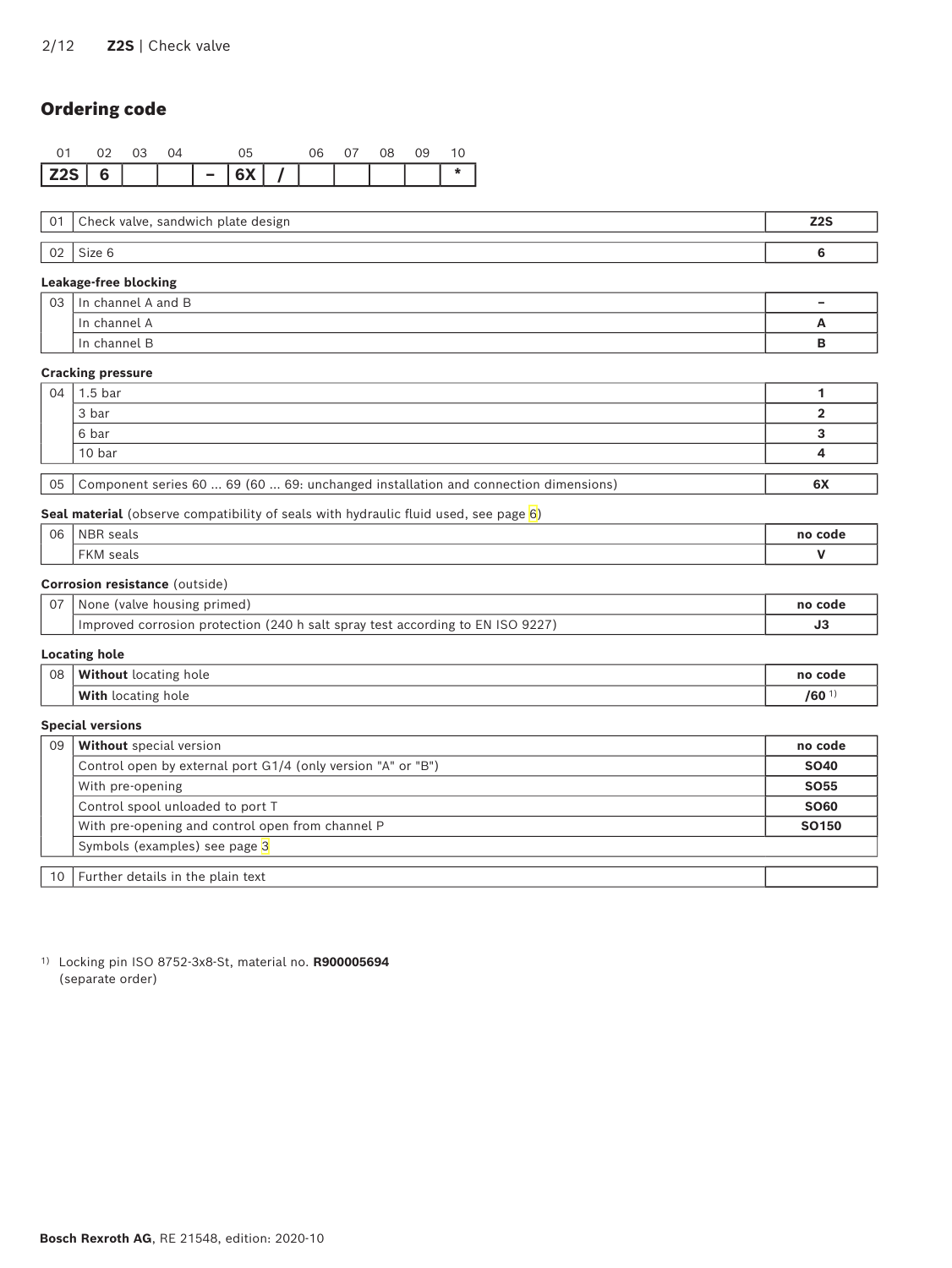# <span id="page-2-1"></span><span id="page-2-0"></span>Symbols (**①** = component side, **②** = plate side)







**Type Z2S 6 A…SO40 Type Z2S 6 A…SO60**



**Type Z2S 6 –…SO150**





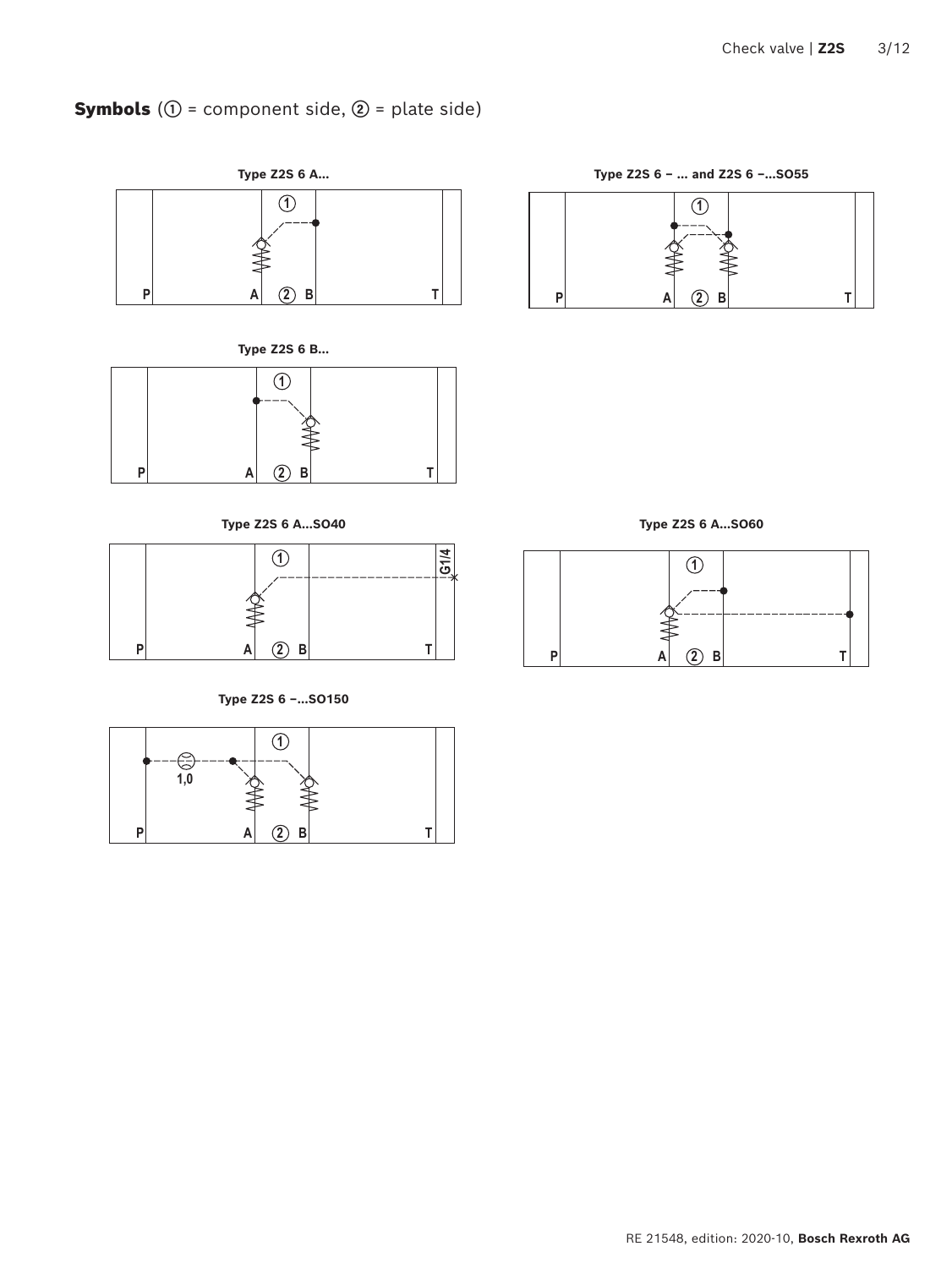# <span id="page-3-0"></span>Function, sections, circuit example

The isolator valve type Z2S is a releasable check valve in sandwich plate design.

It is used for the leakage-free blocking of one or two actuator ports, even for long standstill times. In direction A**①** to A**②** or B**①** to B**②**, there is a free flow; in the opposite direction, the flow is blocked. If, for example, there is a flow through the valve in direction A**①** to A**②**, control spool (1) is moved in direction B side and pushes the poppet (2) off its seat. Hydraulic fluid can now flow from B**②** to B**①**. In order to allow the poppets to be safely closed (2), the control spool (1) must be hydraulically unloaded (see circuit example).

#### **Pre-opening**

- ▶ The two-stage set-up with an increased control open ratio means even low pilot pressure can be unloaded securely.
- ▶ Avoidance of switching shocks due to dampened decompression of the pressure volume on the actuator side.





#### **Notice:**

In valves without pre-opening, sudden unloading of pent-up pressure volume may occur. Resulting switching shocks may lead to premature wear on installed components, as well as noise formation.



Circuit example, schematic

**①** = component side **②** = plate side

- **1** Control spool, area  $A_2$
- 2 Poppet, area  $A_1$
- **3** Stop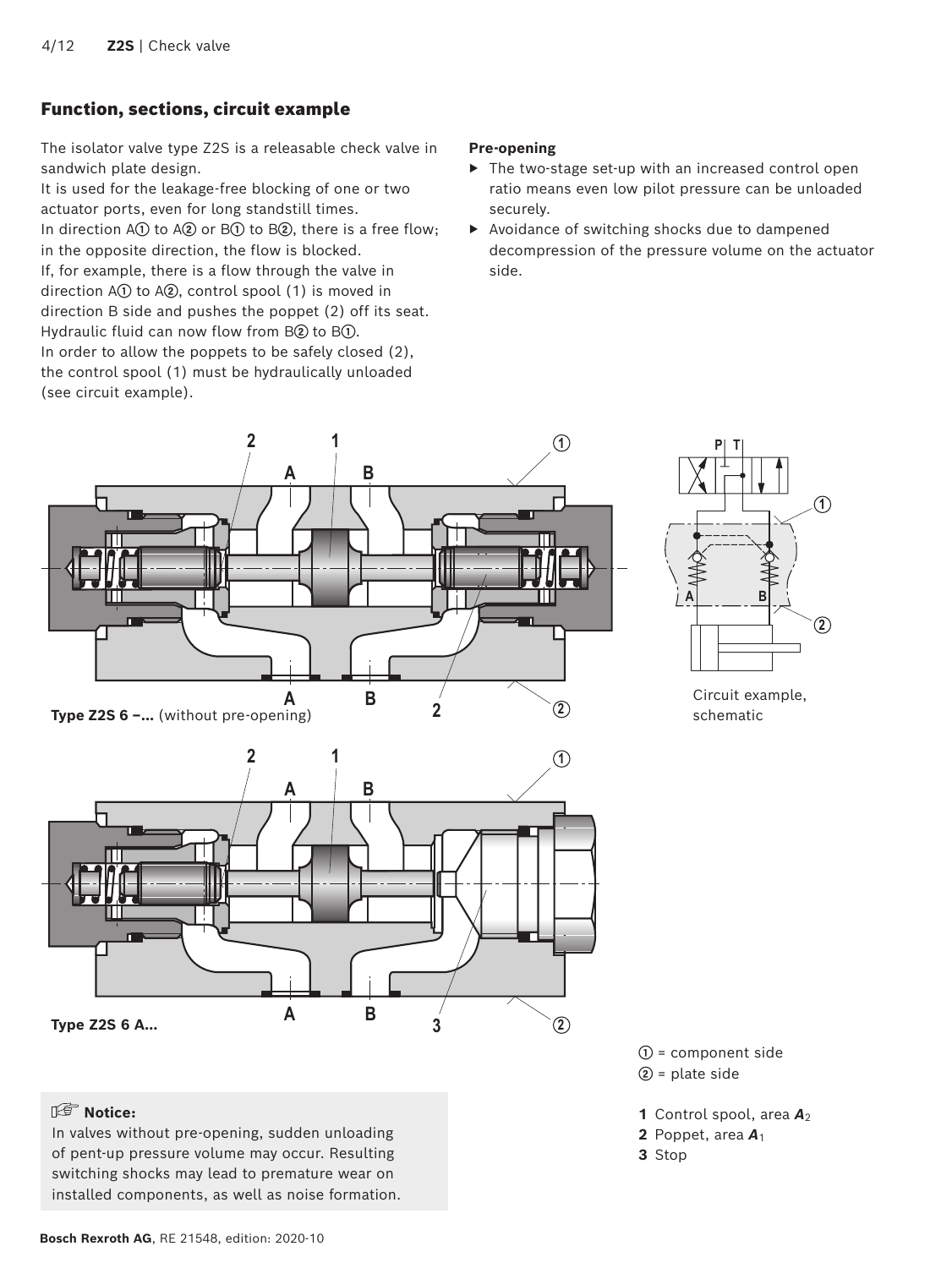# <span id="page-4-0"></span>Function, sections



**Type Z2S 6 A…SO40**



**Type Z2S 6 A…SO60**

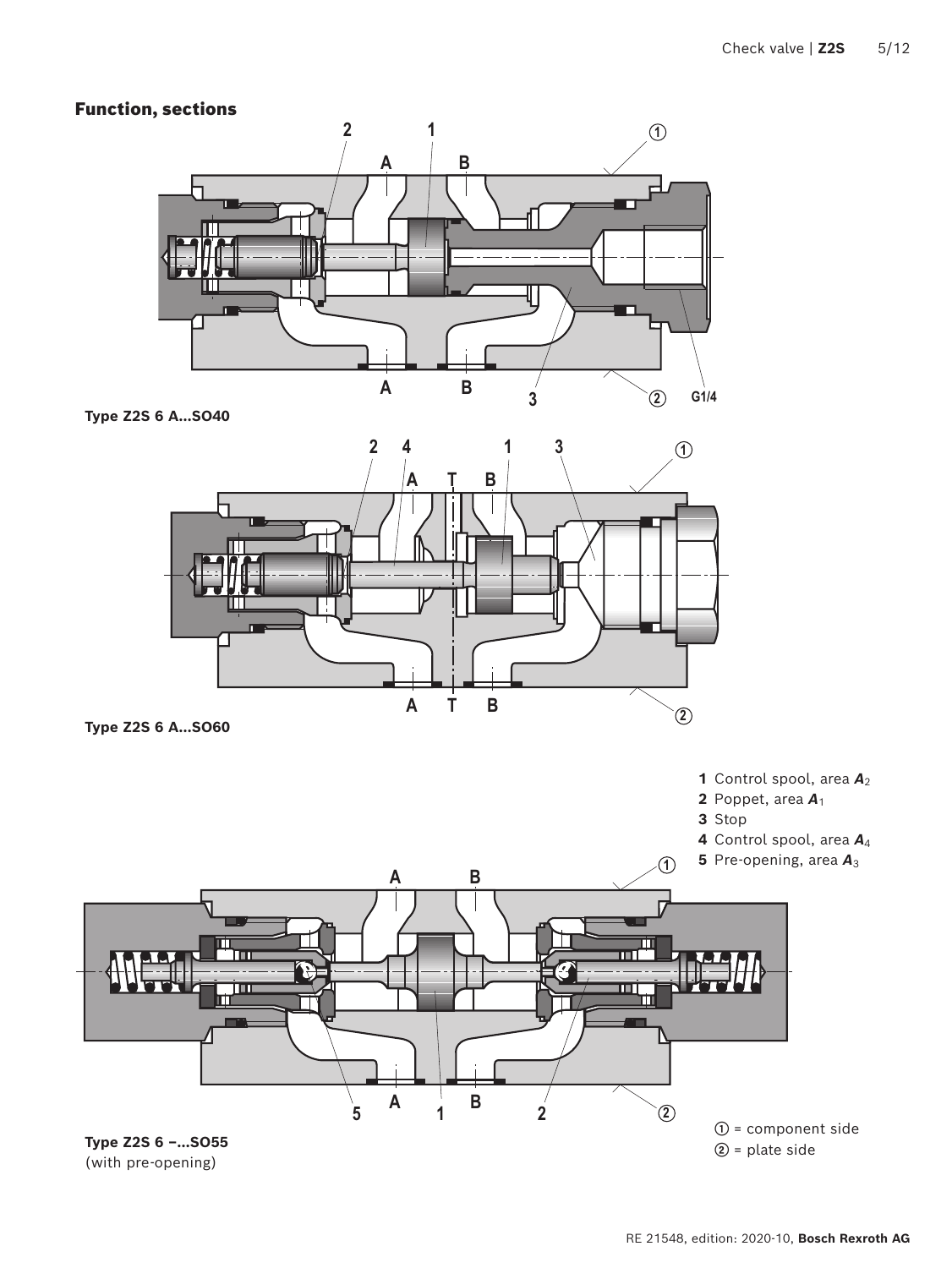# <span id="page-5-0"></span>Technical data

(For applications outside these values, please consult us!)

| General                                                      |                                      |                                                       |  |  |
|--------------------------------------------------------------|--------------------------------------|-------------------------------------------------------|--|--|
| Weight                                                       | kg                                   | approx. 0.8                                           |  |  |
| Installation position                                        |                                      | any                                                   |  |  |
| Ambient temperature range                                    | $^{\circ}$ C                         | $-30+80$ (NBR seals)                                  |  |  |
|                                                              |                                      | $-20$ +80 (FKM seals)                                 |  |  |
| Storage temperature range                                    |                                      | see operating instructions 07600-B                    |  |  |
| $MTTFD$ values according to EN ISO 13849                     | years                                | 150  1200 (for more information see data sheet 08012) |  |  |
| <b>Hydraulic</b>                                             |                                      |                                                       |  |  |
| Maximum operating pressure                                   | bar                                  | 350                                                   |  |  |
| Cracking pressure in free direction                          |                                      | see characteristic curves page 7                      |  |  |
| Maximum flow                                                 | l/min                                | 80                                                    |  |  |
| Direction of flow                                            |                                      | see symbols page 3                                    |  |  |
| Hydraulic fluid                                              |                                      | see table below                                       |  |  |
| Hydraulic fluid temperature range                            | $^{\circ}$ C                         | $-30+80$ (NBR seals)                                  |  |  |
| (at the valve working ports)                                 |                                      | -20  +80 (FKM seals)                                  |  |  |
| Viscosity range                                              | $mm^2/s$                             | 2,8500                                                |  |  |
| Maximum admissible degree of contamination of the            |                                      | Class 20/18/15 <sup>1)</sup>                          |  |  |
| hydraulic fluid, cleanliness class according to ISO 4406 (c) |                                      |                                                       |  |  |
| Area ratio                                                   | $\triangleright$ Without pre-opening | $A_1/A_2 \sim 1/3.5$ (see sectional drawing page 4)   |  |  |
|                                                              | $\triangleright$ With pre-opening    | $A_3/A_2 \sim 1/12.5$ (see sectional drawing page 5)  |  |  |
|                                                              | Version "SO60"                       | $A_1/A_4 \sim 1/7$ (see sectional drawing page 5)     |  |  |

| <b>Hydraulic fluid</b> |                                          | <b>Classification</b>                                                                                                        | <b>Suitable</b><br>sealing materials | <b>Standards</b> | Data sheet |  |
|------------------------|------------------------------------------|------------------------------------------------------------------------------------------------------------------------------|--------------------------------------|------------------|------------|--|
| Mineral oils           |                                          | HL, HLP, HLPD, HVLP, HVLPD                                                                                                   | NBR, FKM                             | <b>DIN 51524</b> | 90220      |  |
| Bio-degradable         | $\blacktriangleright$ Insoluble in water | <b>HETG</b>                                                                                                                  | <b>FKM</b>                           | ISO 15380        |            |  |
|                        |                                          | <b>HEES</b>                                                                                                                  | <b>FKM</b>                           |                  | 90221      |  |
|                        | Soluble in water                         | <b>HEPG</b>                                                                                                                  | <b>FKM</b>                           | ISO 15380        |            |  |
| Flame-resistant        | $\blacktriangleright$ Water-free         | HFDU (glycol base)<br><b>FKM</b>                                                                                             |                                      |                  |            |  |
|                        |                                          | HFDU (ester base)                                                                                                            | <b>FKM</b>                           | ISO 12922        | 90222      |  |
|                        |                                          | <b>HFDR</b>                                                                                                                  | <b>FKM</b>                           |                  |            |  |
|                        | $\triangleright$ Containing water        | HFC (Fuchs: Hydrotherm 46M,<br>Renosafe 500;<br>Petrofer: Ultra Safe 620; Hough-<br>ton: Safe 620;<br>Union: Carbide HP5046) | <b>NBR</b>                           | ISO 12922        | 90223      |  |

#### **Important information on hydraulic fluids:**

- ▶ For further information and data on the use of other hydraulic fluids, please refer to the data sheets above or contact us.
- ▶ There may be limitations regarding the technical valve data (temperature, pressure range, life cycle, maintenance intervals, etc.).
- ▶ The ignition temperature of the hydraulic fluid used must be 50 K higher than the maximum surface temperature.
- ▶ **Bio-degradable and flame-resistant containing water:**  If components with galvanic zinc coating (e.g. version "J3" or "J5") or parts containing zinc are used, small amounts of dissolved zinc may get into the hydraulic system and cause accelerated aging of the hydraulic fluid. Zinc soap may form as a chemical reaction product, which may clog filters, nozzles and solenoid valves – particularly in connection with local heat input.
- 1) The cleanliness classes specified for the components must be adhered to in hydraulic systems. Effective filtration prevents faults and simultaneously increases the life cycle of the components.

#### ▶ **Flame-resistant – containing water**:

Due to the increased cavitation tendency with HFC hydraulic fluids, the life cycle of the component may be reduced by up to 30% as compared to the use with mineral oil HLP. In order to reduce the cavitation effect, it is recommended - if possible specific to the installation - to back up the return flow pressure in ports T to approx. 20% of the pressure differential at the component.

For the selection of filters, see www.boschrexroth.com/filter.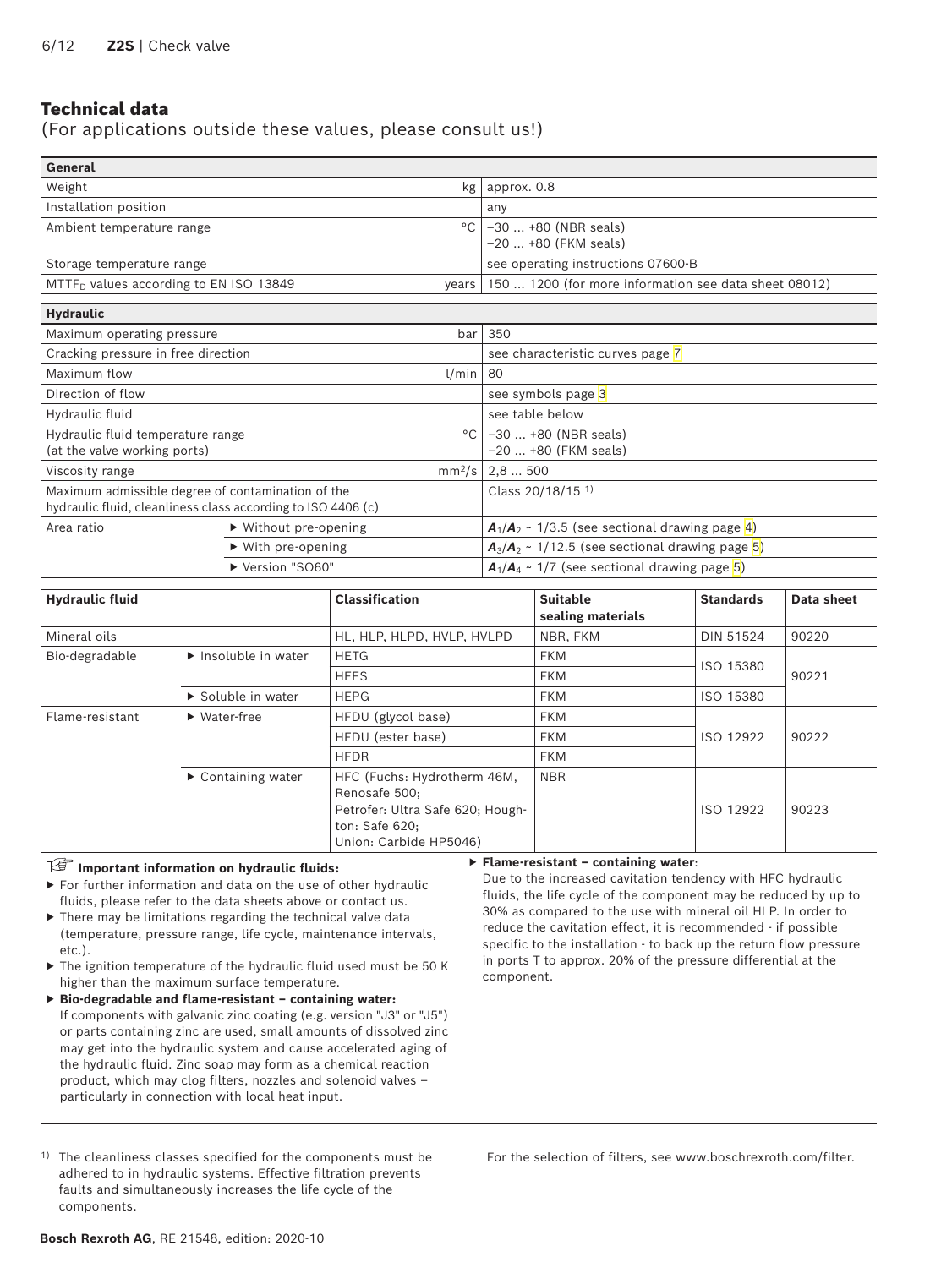## <span id="page-6-1"></span><span id="page-6-0"></span>Characteristic curves

(measured with HLP46, **ϑ**oil = 40 ±5 °C, averages)

![](_page_6_Figure_3.jpeg)

### *∆p***-***q***V characteristic curves**

#### **Cracking pressure:**

- 1.5 bar
- 3 bar
- 6 bar
- 10 bar
- Check valve controlled open via control spool
- Free flow (without check valve use), version "A" and "B"

![](_page_6_Figure_12.jpeg)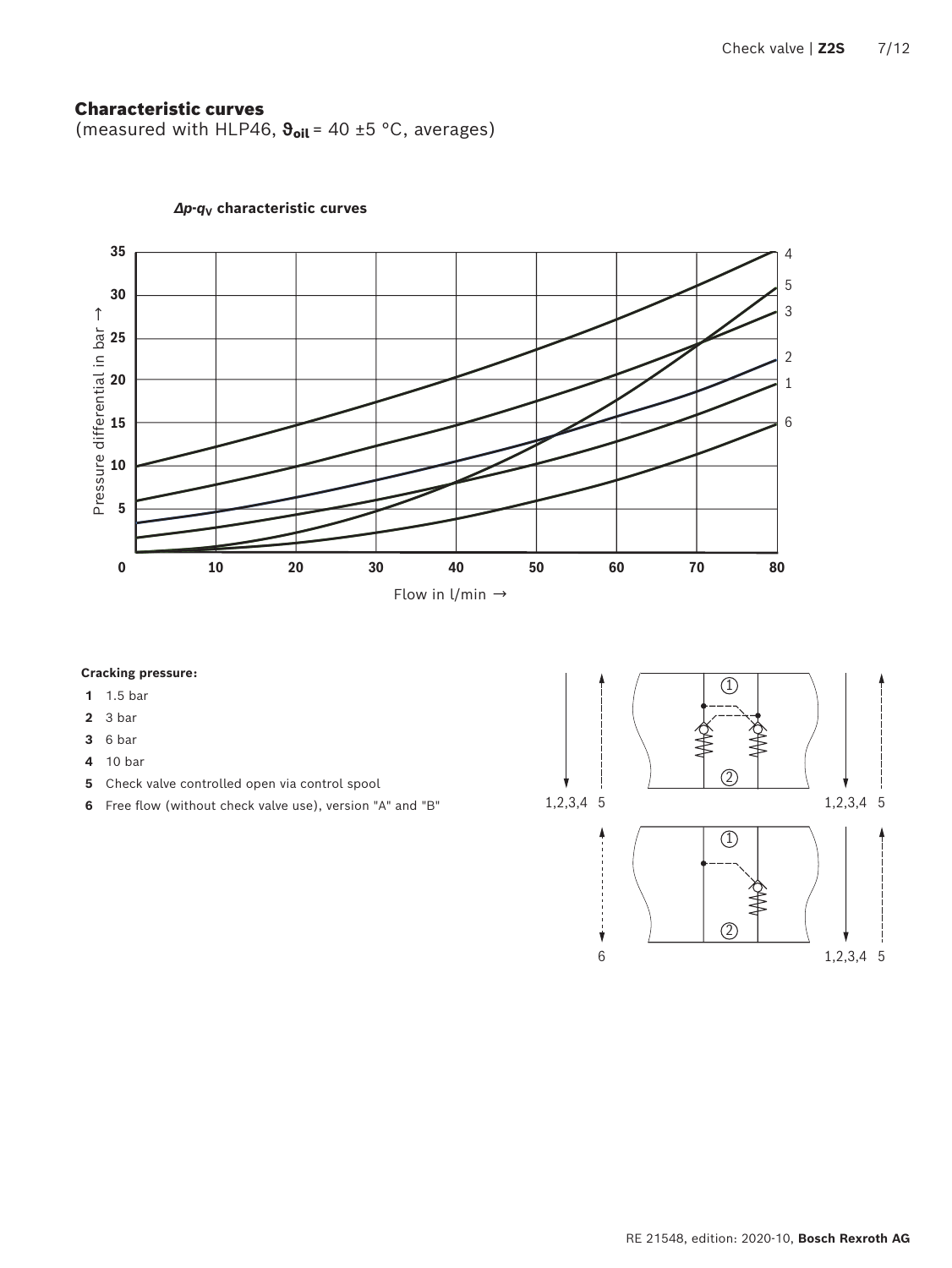## <span id="page-7-0"></span>Dimensions

(dimensions in mm)

![](_page_7_Figure_3.jpeg)

## **Notice:**

The dimensions are nominal dimensions which are subject to tolerances.

|                | "no code"        |                   |                   |                   | "SO55" |                   | "SO150" |
|----------------|------------------|-------------------|-------------------|-------------------|--------|-------------------|---------|
|                | "SO40"<br>"SO60" | "                 | $-$ "             |                   | "A"    | "B"               |         |
| L1             |                  | 21.5 <sup>1</sup> | 21.5 <sup>1</sup> | 21.5 <sup>1</sup> |        | 21.5 <sup>1</sup> | 21.5    |
| L <sub>2</sub> | 102              |                   | 123               |                   | 112.5  | 112.5             | 123     |

1) Maximum dimension on the side of the check valve cartridge

- **①** component side porting pattern according to ISO 4401-03-02-0-05 and NFPA T3.5.1 R2-2002 D03 (**with**  locating hole Ø4 x 4 mm deep or **without** locating hole)
- **②** plate

side – porting pattern according to ISO 4401-03-02-0-05 and NFPA T3.5.1 R2-2002 D03 (**with** locating hole for locking pin ISO 8752-3x8-St, design "/60"or **without** locating hole)

- **3** Name plate
- **4** Through hole for valve mounting
- **5** Identical seal rings for ports A, B, P, T
- **6** Plug screw SW22

**Valve mounting screws** (separate order)

- **4 hexagon socket head cap screws ISO 4762 M5 10.9**
- **4 hexagon socket head cap screws N10-24 UNC ASTM A574**

## **Notice:**

The length of the valve mounting screws of the sandwich plate valve must be selected according to the components mounted under and over the isolator valve.

Depending on the application, screw type and tightening torque must be adjusted to the circumstances.

Please ask Rexroth for screws with the required length.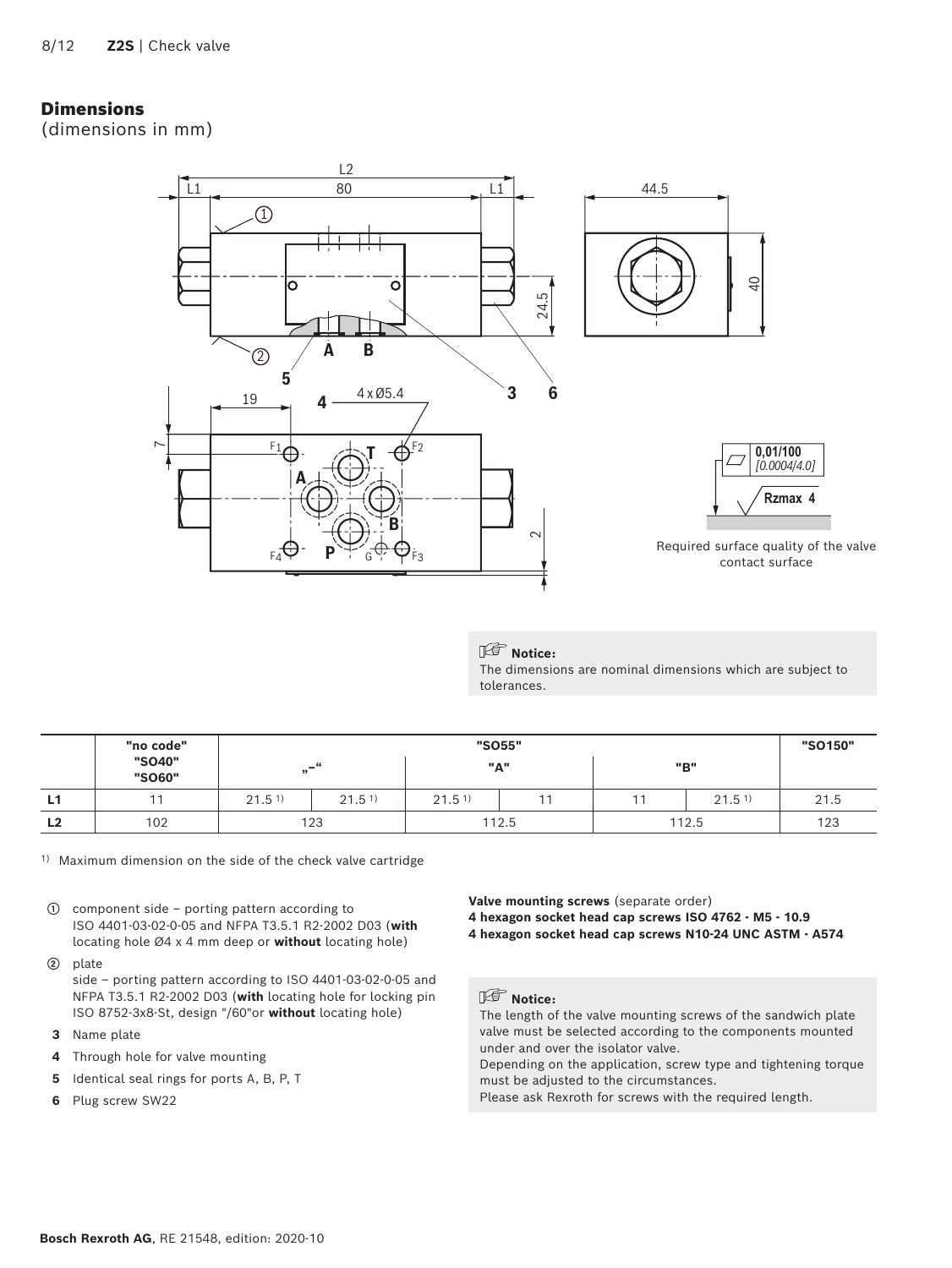# <span id="page-8-0"></span>Further information

- ▶ Hydraulic fluids on mineral oil basis Data sheet 90220
- ▶ Environmentally compatible hydraulic fluids Data sheet 90221
- ▶ Flame-resistant, water-free hydraulic fluids Data sheet 90222
- ▶ Flame-resistant hydraulic fluids containing water (HFAE, HFAS, HFB, HFC) Data sheet 90223
- ▶ Hexagon socket head cap screw, metric/UNC Data sheet 08936
- ▶ Hydraulic valves for industrial applications Data sheet 07600-B
- ▶ Use of non-electrical hydraulic components in explosive atmospheres (ATEX) Data sheet 07011
- 
- ▶ Information on available spare parts www.boschrexroth.com/spc

▶ Selection of filters www.boschrexroth.com/filter

Bosch Rexroth AG Industrial Hydraulics Zum Eisengießer 1 97816 Lohr am Main, Germany Phone +49 (0) 93 52 / 40 30 20 my.support@boschrexroth.de www.boschrexroth.de

© All rights reserved to Bosch Rexroth AG, also regarding any disposal, exploitation, reproduction, editing, distribution, as well as in the event of applications for industrial property rights.

The data specified above only serve to describe the product. No statements concerning a certain condition or suitability for a certain application can be derived from our information. The information given does not release the user from the obligation of own judgment and verification.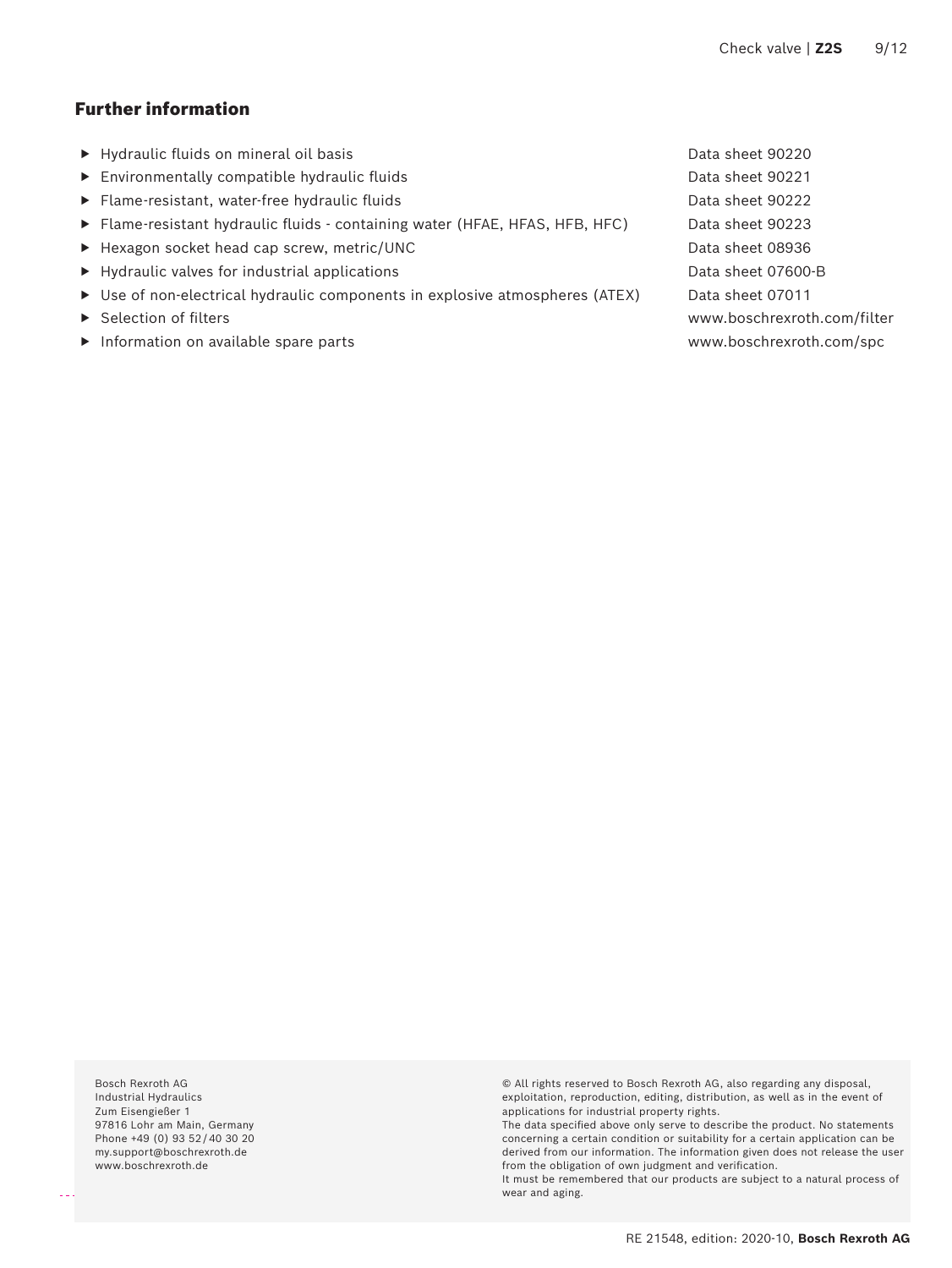<span id="page-9-0"></span>10/12 **Z2S** | Check valve

### Notes

Bosch Rexroth AG Industrial Hydraulics Zum Eisengießer 1 97816 Lohr am Main, Germany Phone +49 (0) 93 52/40 30 20 my.support@boschrexroth.de www.boschrexroth.de

© All rights reserved to Bosch Rexroth AG, also regarding any disposal, exploitation, reproduction, editing, distribution, as well as in the event of applications for industrial property rights.

The data specified above only serve to describe the product. No statements concerning a certain condition or suitability for a certain application can be derived from our information. The information given does not release the user from the obligation of own judgment and verification.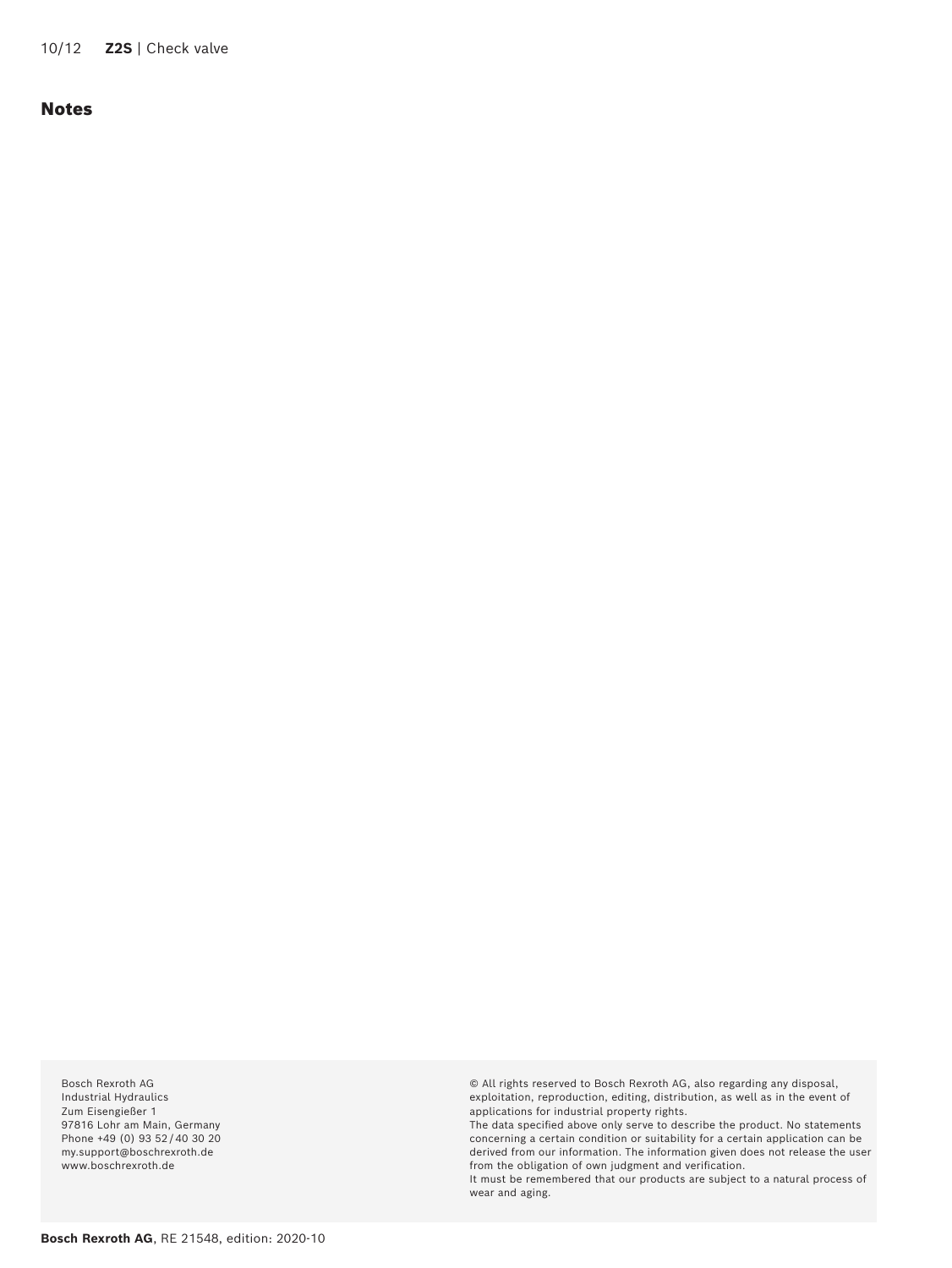<span id="page-10-0"></span>Notes

Bosch Rexroth AG Industrial Hydraulics Zum Eisengießer 1 97816 Lohr am Main, Germany Phone +49 (0) 93 52 / 40 30 20 my.support@boschrexroth.de www.boschrexroth.de

© All rights reserved to Bosch Rexroth AG, also regarding any disposal, exploitation, reproduction, editing, distribution, as well as in the event of applications for industrial property rights.

The data specified above only serve to describe the product. No statements concerning a certain condition or suitability for a certain application can be derived from our information. The information given does not release the user from the obligation of own judgment and verification.